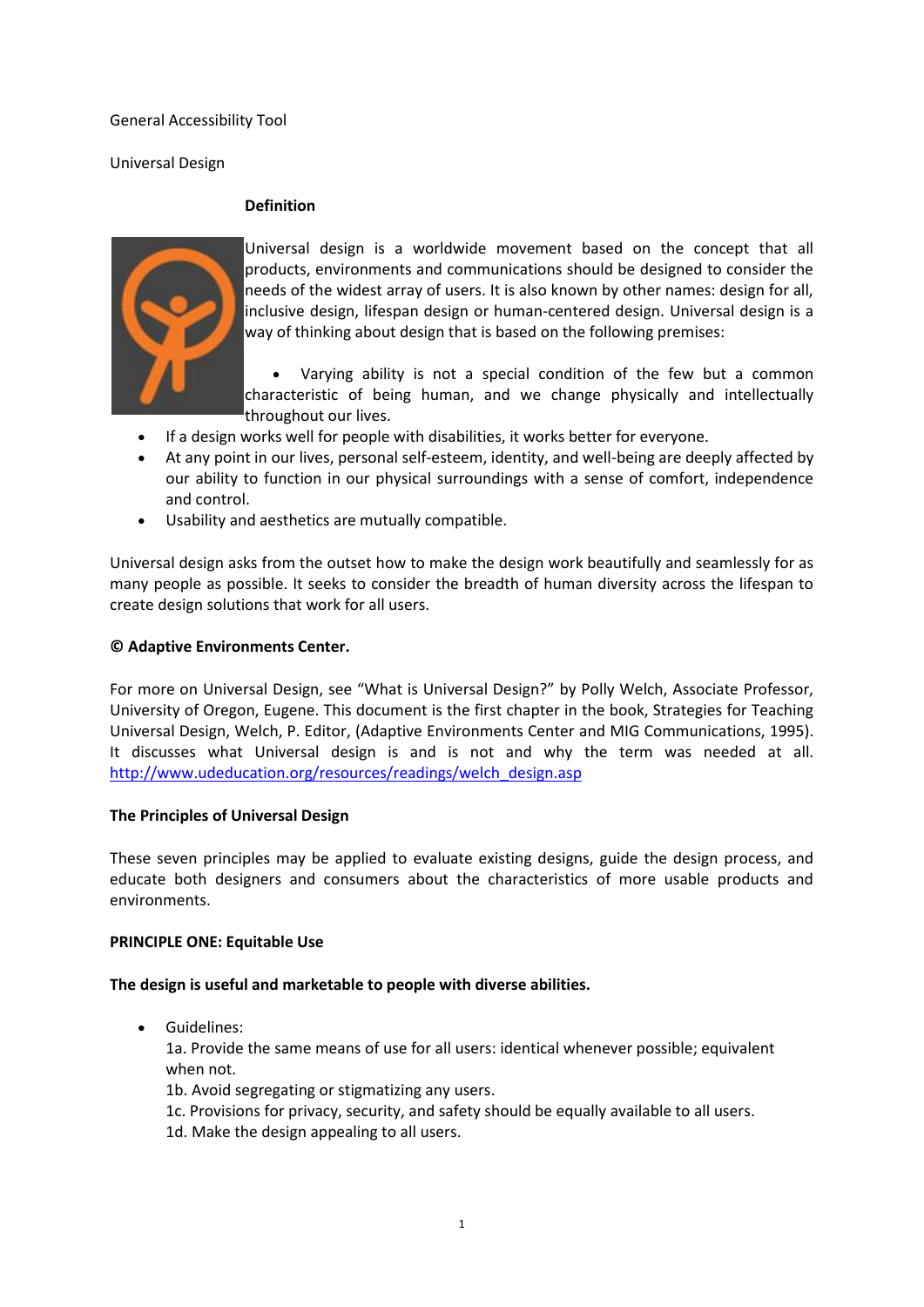### **PRINCIPLE TWO: Flexibility in Use**

### **The design accommodates a wide range of individual preferences and abilities.**

- Guidelines:
	- 2a. Provide choice in methods of use.
	- 2b. Accommodate right- or left-handed access and use.
	- 2c. Facilitate the user's accuracy and precision.
	- 2d. Provide adaptability to the user's pace.

# **PRINCIPLE THREE: Simple and Intuitive Use, Use of the design is easy to understand, regardless of the user's experience, knowledge, language skills, or current concentration level.**

- Guidelines:
	- 3a. Eliminate unnecessary complexity.
	- 3b. Be consistent with user expectations and intuition.
	- 3c. Accommodate a wide range of literacy and language skills.
	- 3d. Arrange information consistent with its importance.
	- 3e. Provide effective prompting and feedback during and after task completion.

## **PRINCIPLE FOUR: Perceptible Information, The design communicates necessary information effectively to the user, regardless of ambient conditions or the user's sensory abilities.**

**•** Guidelines:

4a. Use different modes (pictorial, verbal, tactile) for redundant presentation of essential information.

4b. Provide adequate contrast between essential information and its surroundings. 4c. Maximize "legibility" of essential information.

4d. Differentiate elements in ways that can be described (that is, make it easy to give instructions or directions).

4e. Provide compatibility with a variety of techniques or devices used by people with sensory limitations.

## **PRINCIPLE FIVE: Tolerance for Error, The design minimizes hazards and the adverse consequences of accidental or unintended actions.**

Guidelines:

5a. Arrange elements to minimize hazards and errors: most-used elements, most accessible; hazardous elements eliminated, isolated, or shielded.

- 5b. Provide warnings of hazards and errors.
- 5c. Provide fail-safe features.
- 5d. Discourage unconscious action in tasks that require vigilance.

## **PRINCIPLE SIX: Low Physical Effort, The design can be used efficiently and comfortably and with a minimum of fatigue.**

**•** Guidelines:

6a. Allow user to maintain a neutral body position.

- 6b. Use reasonable operating forces.
- 6c. Minimize repetitive actions.
- 6d. Minimize sustained physical effort.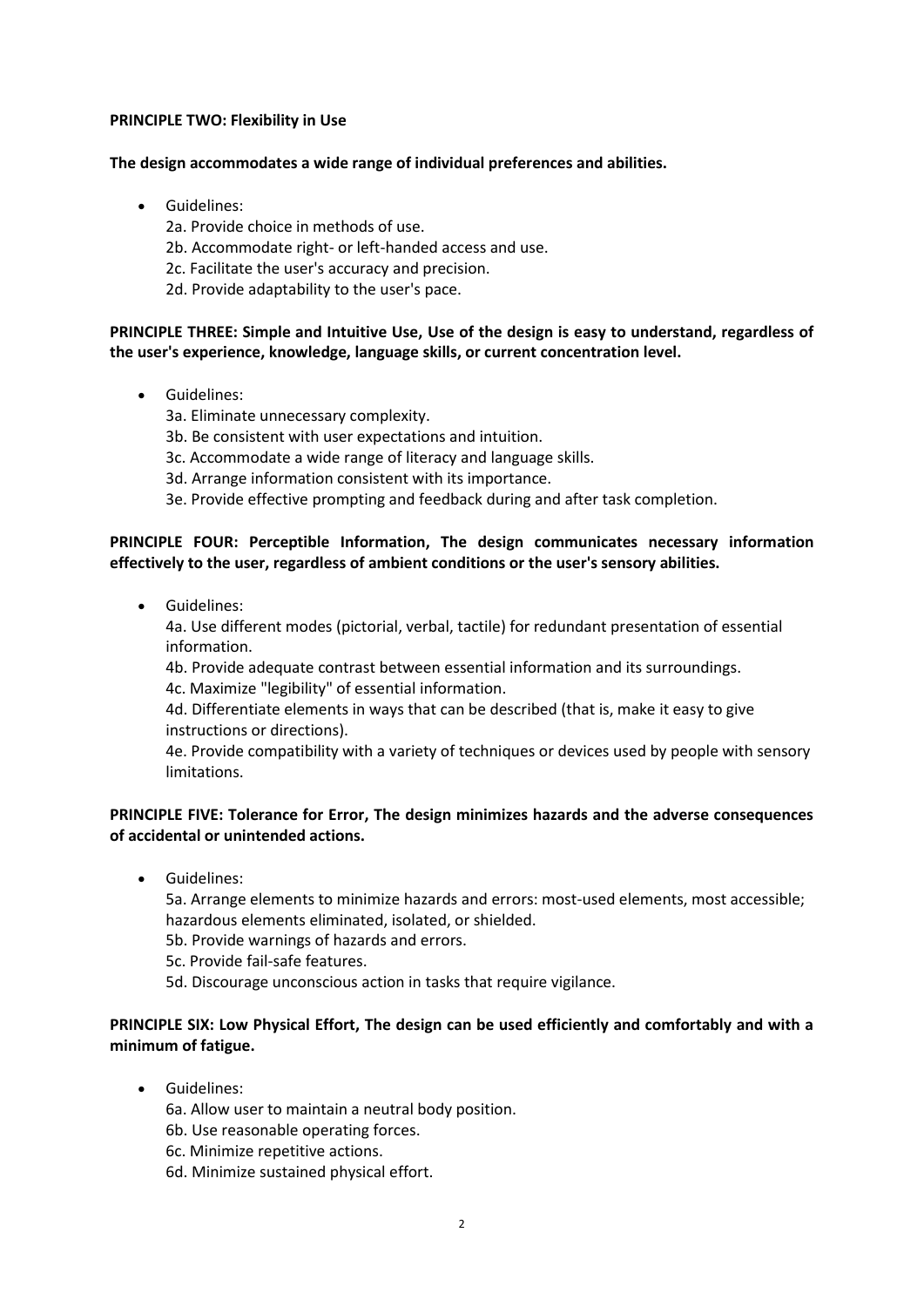**PRINCIPLE SEVEN: Size and Space for Approach and Use Appropriate size and space are provided for approach, reach, manipulation, and use regardless of user's body size, posture, or mobility.**

Guidelines:

7a. Provide a clear line of sight to important elements for any seated or standing user.

- 7b. Make reach to all components comfortable for any seated or standing user.
- 7c. Accommodate variations in hand and grip size.
- 7d. Provide adequate space for the use of assistive devices or personal assistance.

Please note that the Principles of Universal Design address only universally usable design, while the practice of design involves more than consideration for usability. Designers must also incorporate economic, engineering, cultural, gender, and environmental concerns in their design processes. These Principles offer designers guidance to better integrate features that meet the needs of as many users as possible.

"The Principles of Universal Design were conceived and developed by The Center for Universal Design at North Carolina State University. Use or application of the Principles in any form by an individual or organization is separate and distinct from the Principles and does not constitute or imply acceptance or endorsement by The Center for Universal Design of the use or application."

# **Copyright 1997 NC State University, The Center for Universal Design**

## [Back to top](http://www.artbeyondsight.org/handbook/acs-universaldesign.shtml#top)

Braille and Large Print

## **Definition: Braille**



A young Frenchman named Louis Braille first developed braille around 1820. He created braille by modifying a system of night writing, which was intended for use on board ships. He did this work as a very young man and had it complete by the time he was about 18. He and his friends at the school for the blind that he attended found that reading and writing dots was much faster than reading raised print letters that could not be written by hand at all. The development of this system by young Louis Braille is now recognized as the most important single

development in making it possible for people who are blind to get a good education.

It took more than a century, however, before people accepted braille as an excellent way for the blind to read and write. Even today many people underestimate the effectiveness of braille. While tapes and records are enjoyable, braille is essential for note taking and helpful for studying such things as math, spelling, and foreign languages.

Experienced braille readers read braille at speeds comparable to print readers--200 to 400 words a minute. Such braille readers say that the only limitation of braille is that there isn't enough material available.

Braille consists of arrangements of dots that make up letters of the alphabet, numbers and punctuation marks. The basic braille symbol is called the braille cell and consists of six dots arranged in the formation of a rectangle, three dots high and two across. Other symbols consist of only some of these six dots. The six dots are commonly referred to by number, according to their position in the cell.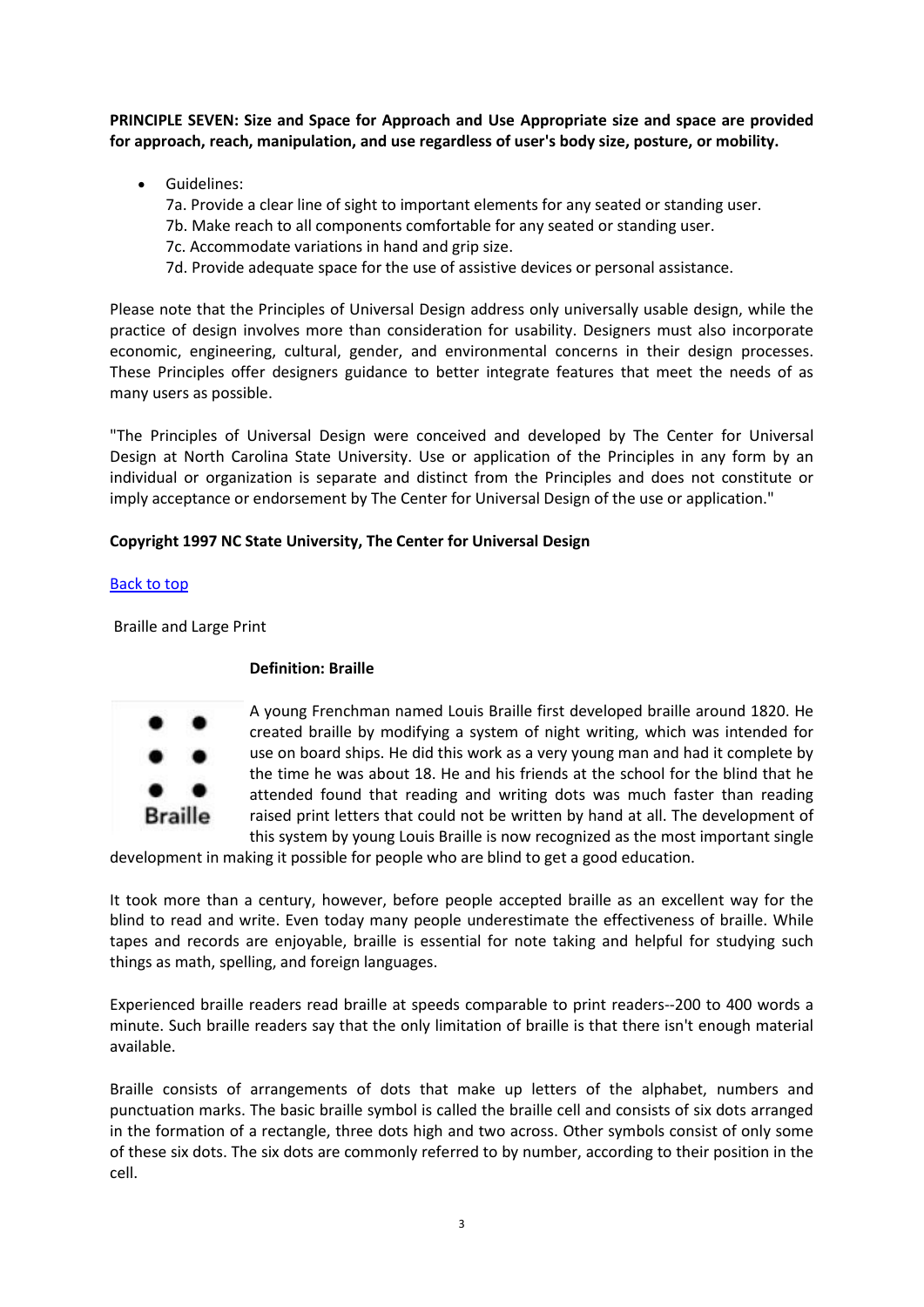There are no different symbols for capital letters in braille. Capitalization is accomplished by placing a dot 6 in the cell just before the letter that is capitalized. The first ten letters of the alphabet are used to make numbers. These are preceded by a number sign, which is dots 3-4-5-6. Thus, 1 is number sign a; 2 is number sign b; 10 is number sign a-j and 193 is number sign a-i-c.

## **Adapted from "What is Braille and What does it mean to be Blind," National Federation of the Blind Web site.** <http://www.nfb.org/books/books1/ifblnd03.htm>

## **Definition: Large Print**



Large print means 18-point type. But converting documents into large-print copies requires more than choosing "enlarge" on the photocopier. If you have the technology to create print materials and you follow the instructions below, you can make your print materials accessible to people with some usable sight. Or you may choose to hire a transcription service provider to convert these documents for you.

### **How to Convert Print to Large-Print Documents**

Bear in mind that conversion will probably triple the length of a document.

- Font is 18-point Arial with single spacing
- Text is left-justified and in upper and lower case
- Use of italics, bold, and underlining is kept to a minimum
- Hyphenation at the ends of lines is kept to a minimum
- Paper is non-glossy and heavy to prevent show-through
- Construct tables carefully to allow tracking from one column to the next
- Minimize use of parentheses ( )
- Don't crowd text onto the page, and keep the number of pages to a minimum

**(From Association of the Science and Technology Centers Website, used with permission, [http://www.astc.org/resource/access/pmlp.htm\)](http://www.astc.org/resource/access/pmlp.htm)**

[Back to top](http://www.artbeyondsight.org/handbook/acs-braillelarge.shtml#top)

Tactile Graphics

### **Definition: Tactile Graphics**



Tactile graphics translate images into tactile language.

They allow people access to the visual information in works of art, maps, architectural and other diagrams, and threedimensional objects and spaces.

In the Resources section you will find organizations, companies, and institutions that research and create tactile graphics, tactile graphics equipment producers, and supplies

for tactile images. There are also groups that provide support services in using and training with these tactile resources.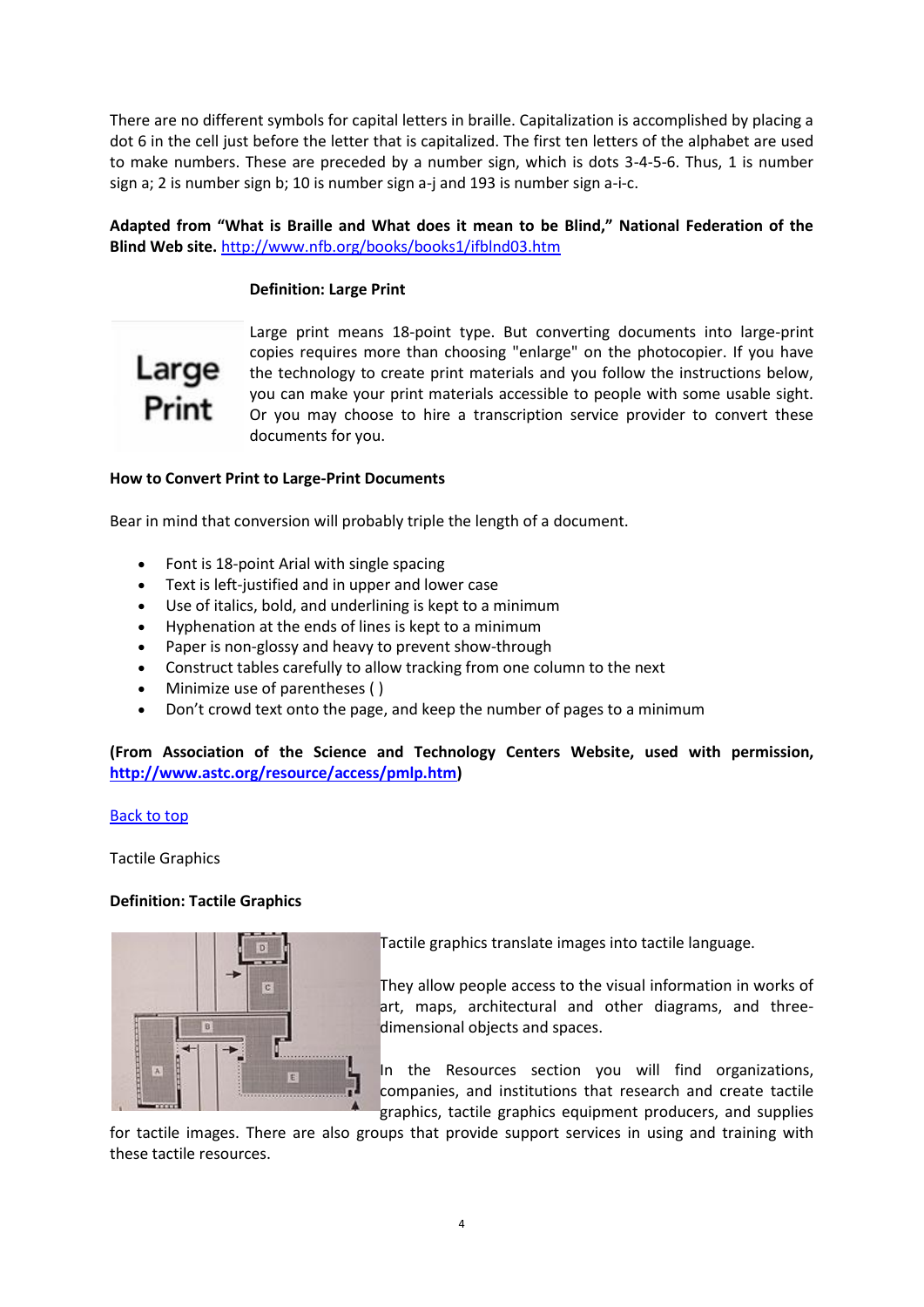### [Back to top](http://www.artbeyondsight.org/handbook/acs-tactilegraphics.shtml#top)

Audio Described Media

#### **Definition: Audio Described Media**



Audio described media make accessible the visual images of theater, media, and museum exhibitions for people who are blind or have low vision. It is a free narration service that describes what the sighted person takes for granted theatrical images that a person who has low vision formerly could only experience through the whispered asides from a sighted companion. In theaters, in museums, and film and video presentations, audio description is commentary

and narration that guides the listener through the presentation with concise, objective descriptions of new scenes, settings, costumes, body language, and "sight gags," all slipped in between portions of dialogue or songs. It has been found to be a significant technique for making the arts more accessible for an important but underserved constituency. Audio description also can be viewed as an aesthetic advance for the visual and performing arts.

### **Adapted from Audio Description Associates Website, [www.audiodescribe.com](http://www.audiodescribe.com/)**

[Back to top](http://www.artbeyondsight.org/handbook/acs-audiodescribed.shtml#top)

Accessible Web Materials



#### **Definition: Audio Described Media**

The Web offers many new opportunities to people with disabilities that are unavailable through any other medium. They can access information, make purchases, communicate with the world, and access entertainment that does not depend on the responsiveness of other people. But this independence is only partially a reality. Too many Web sites are not created with Web accessibility in mind. They exclude the segment of the population that in many ways stands to gain the most from the internet.

**(Adapted from: Introduction to Web Accessibility by Paul Bohman. October 2003, WebAIM Web site[, http://www.webaim.org/intro/\)](http://www.webaim.org/intro/)**

There are many resources available that describe the concepts and tools needed to make Web sites available to people with disabilities. See the Resources section of this site.

One tool that blind people have to use computers is called a screen reader, software that reads aloud what is on a computer screen and provides navigational cues. There are many different screen readers. A popular one is called JAWS (Job Access With Speech).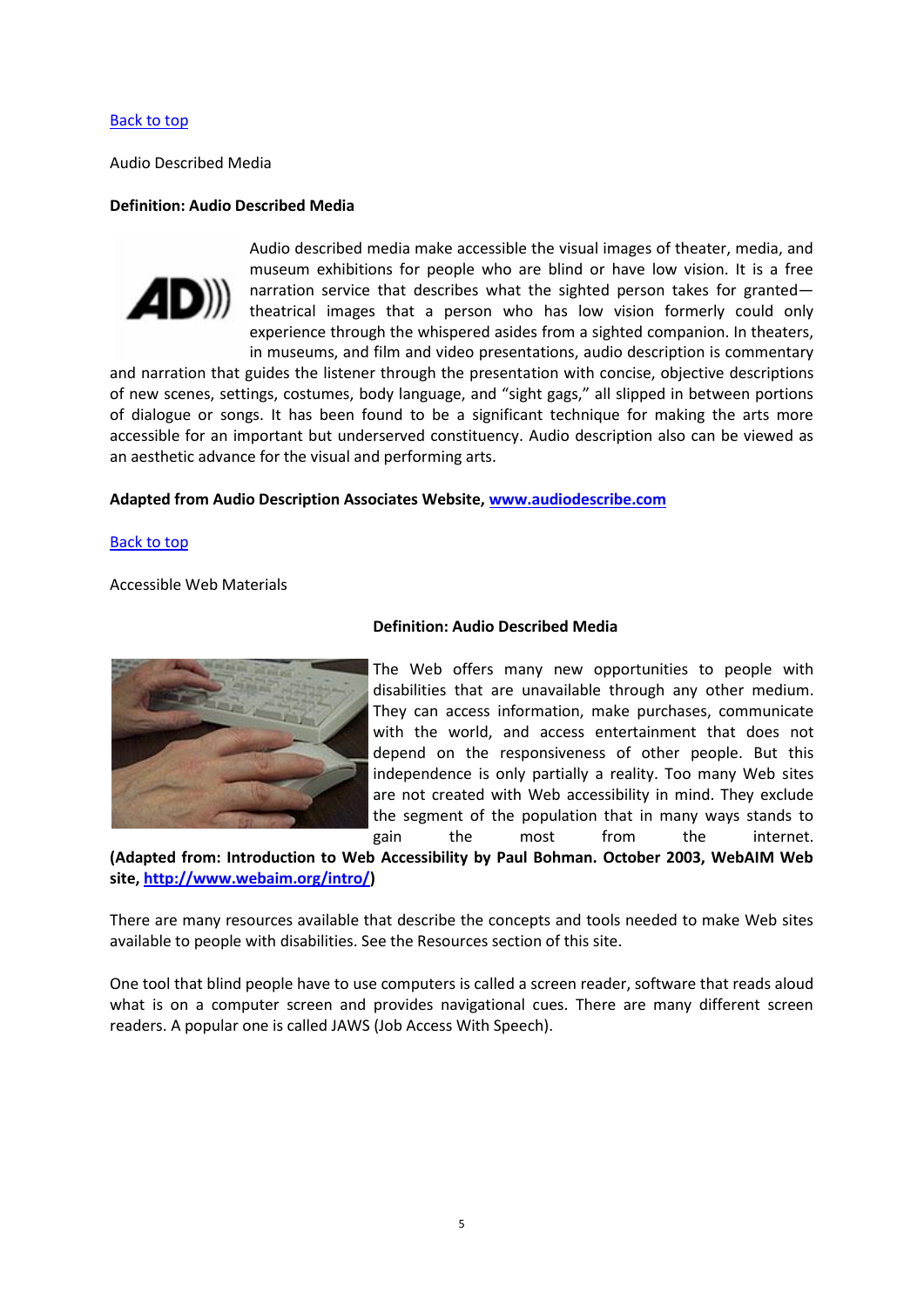| <b>Experience how a JAWS screen</b> |
|-------------------------------------|
| reader works (1:15)                 |
| E                                   |

#### [Back to top](http://www.artbeyondsight.org/handbook/acs-accessibleweb.shtml#top)

[Read](http://www.artbeyondsight.org/handbook/text-abs.shtml)

 $=$ 

Next Steps

Congratulations! You now understand the tools available to create access to the arts for people with visual impairments and other disabilities. You are ready to plan an accessibility program for your museum or arts organization.

Here are the steps we suggest:

- Assess the resources you already have at your disposal. You may have found that you are familiar with many of the tools discussed and already use them in your programming.
- Gather together a team of experienced advisors who are familiar with disability and accessibility as well as interested in art.
- With this [Advisory Board,](http://www.artbeyondsight.org/handbook/advisory.shtml) work to set short- and long-term goals for making your institution and programming accessible to visitors, staff and funders who are blind or visually impaired.
- Using these goals, you can then launch a pilot program and begin welcoming a new audience to your museum.

### [Back to top](http://www.artbeyondsight.org/handbook/acs-nextsteps.shtml#top)

Beyond Accessibility:

Think Universal

#### **Your audience is larger than your think!**

In learning about the tools available to create access to art, you may have found yourself thinking:

- "I would enjoy touching a model or facsimile of a work of art."
- "Props would be great to use with all my students."
- "Sound and dramatization would help many students feel more engaged in learning about art, history, and literature."